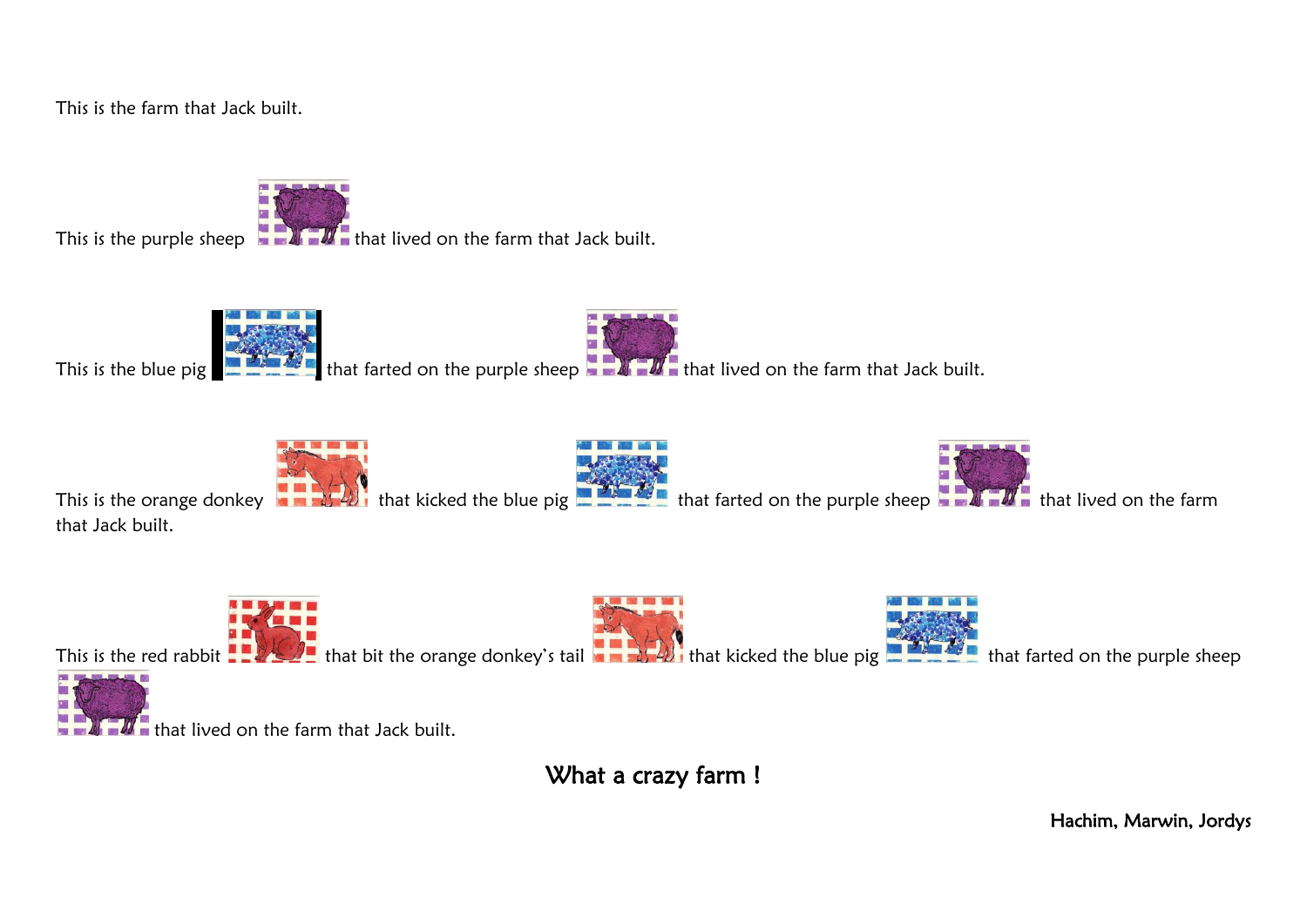

This is the blue pig  $\blacksquare$   $\blacksquare$  that rolled in the mud in Will Scott's zoo.

This is the red rabbit  $\frac{1}{2}$   $\frac{1}{2}$  that bit the blue pig  $\frac{1}{2}$  that rolled in the mud in Will Scott's zoo.





rabbit  $\frac{1}{2}$  that bit the blue pig  $\frac{1}{2}$  that rolled in the mud in Will Scott's zoo.

What a funny zoo !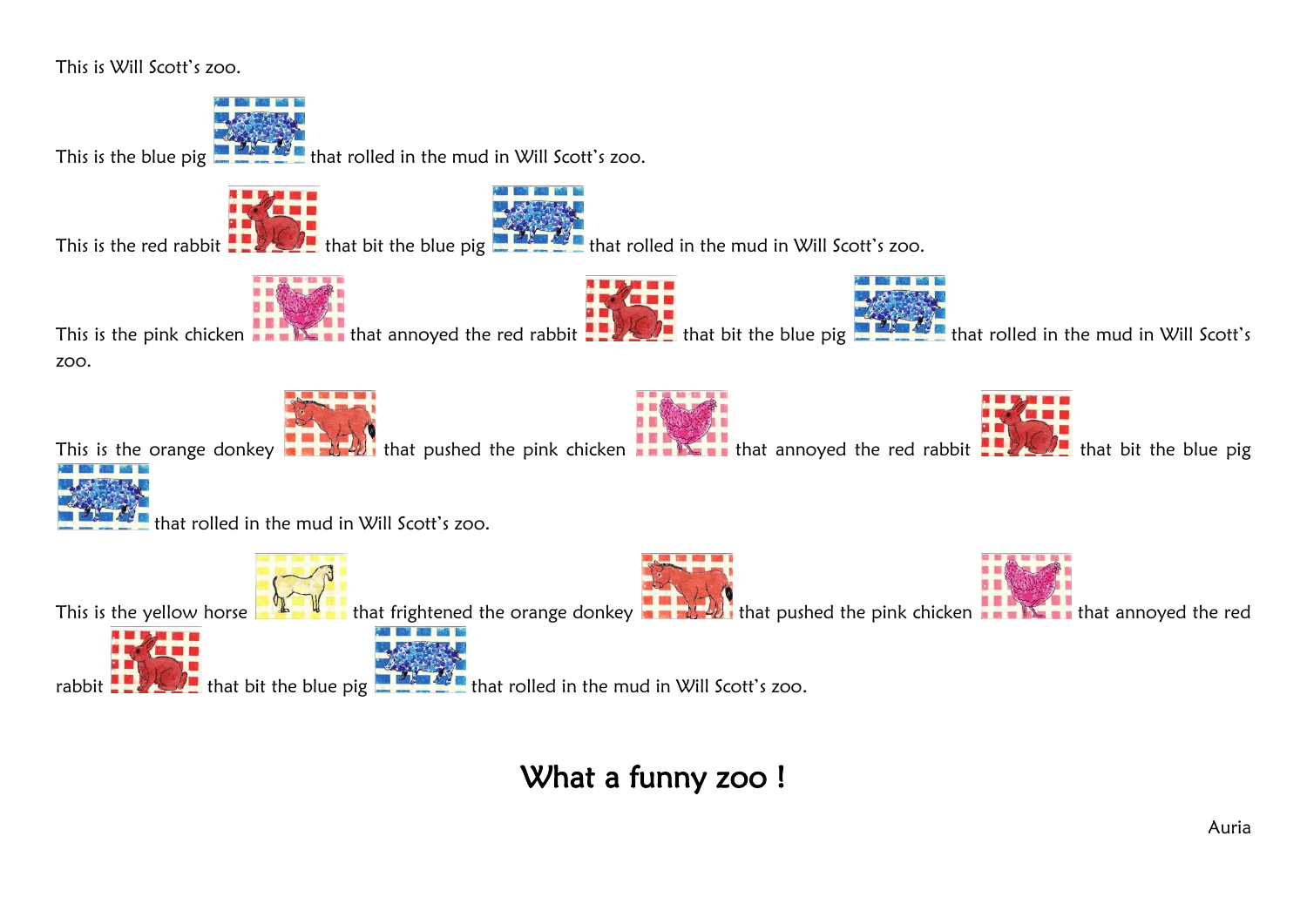

Nada, Soumaya, Meissa, Nefitali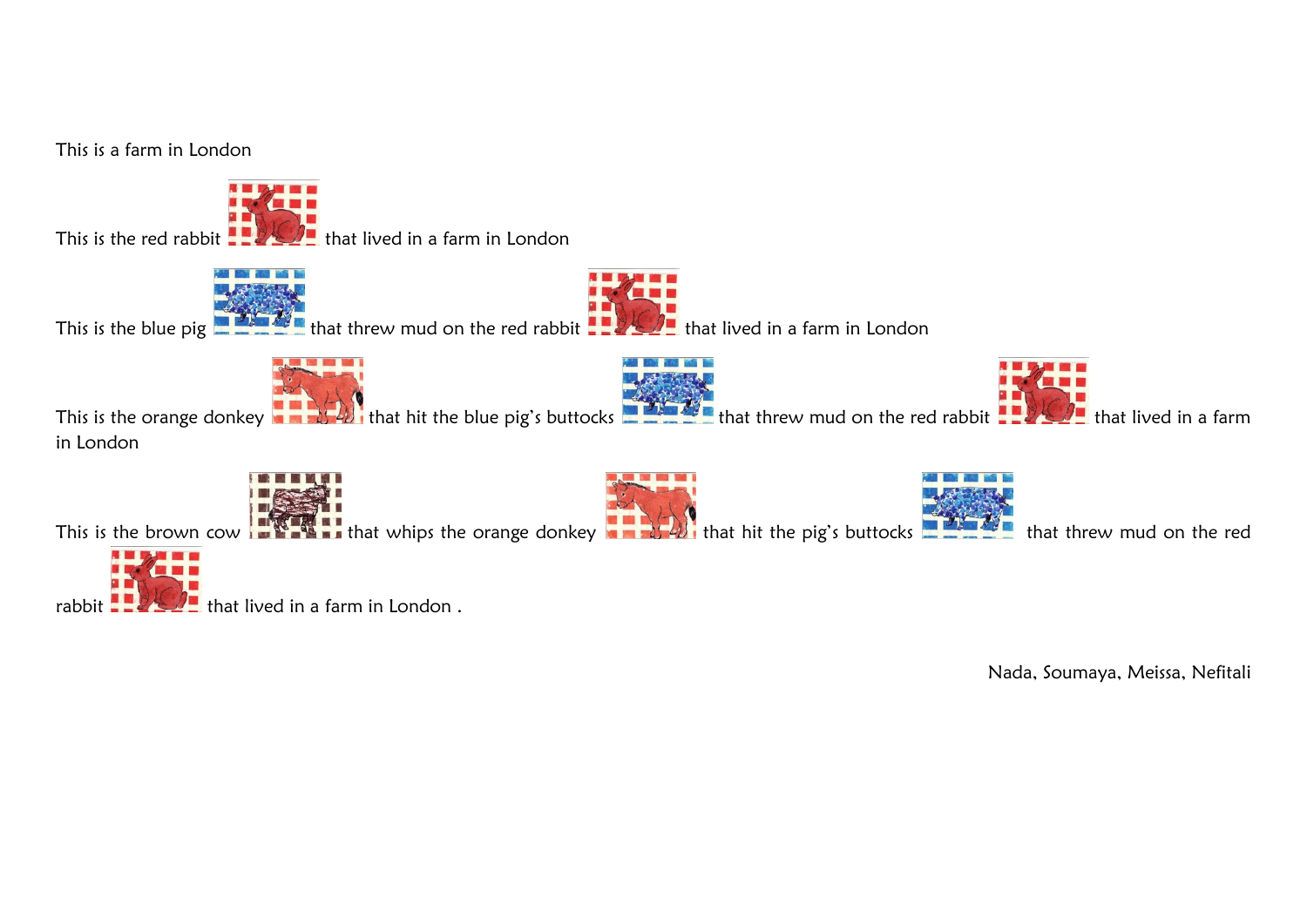

This is the purple sheep  $\blacksquare$  that frightened the red rabbit  $\blacksquare$  that ate carrots on a farm in Sommery.

This is the pink dog that barked on the purple sheep  $\blacksquare$  that frightened the red rabbit  $\blacksquare$  that ate carrots on a farm in Sommery.





This is the yellow horse that with that kicked the pink dog that barked on the purple sheep that  $\mathcal{H}$  that frightened the red rabbit



that ate carrots on a farm in Sommery.

This is the farmer that fed the yellow horse that  $\frac{1}{2}$  that kicked the pink dog that barked on the purple sheep that  $\frac{1}{2}$  that frightened the



red rabbit  $\frac{1}{2}$   $\frac{1}{2}$  that ate carrots on a farm in Sommery.

## What an eccentric farm!

Naomie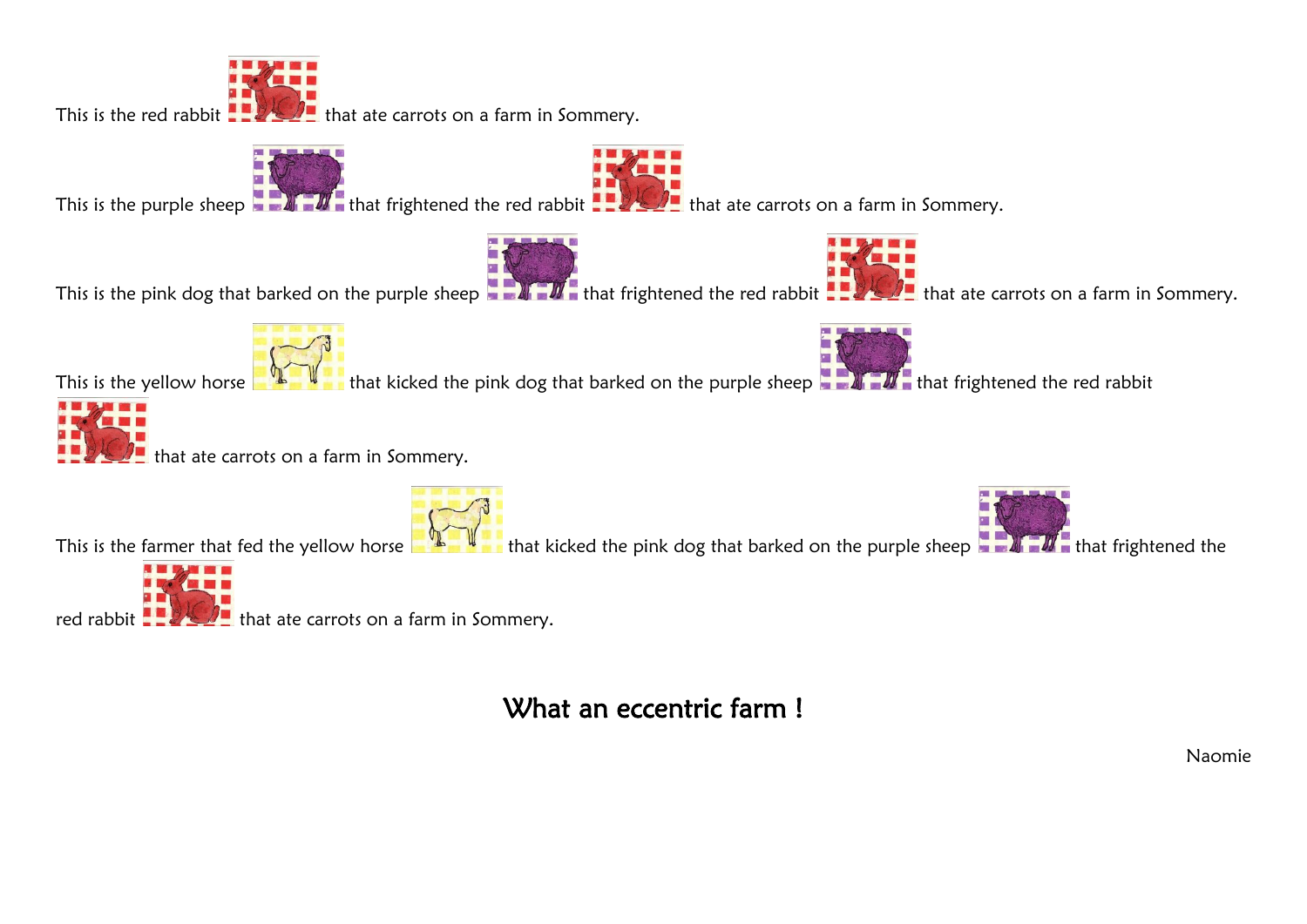This is Tyron that worked in a shopping center as a security officer.



This is the green turkey **that**  $\frac{1}{2}$  that fell on Tyron that worked in a shopping center as security officer.





This is purple chicken **that in that pushed the green turkey that set in** that fell on Tyron that worked in a shopping center as a securIty officer.







This is the blue pig that tripped up the purple chicken that  $\sum_{i=1}^{\infty}$  that pushed the green turkey that fell on this Tyron that worked in a shopping center as a security officer.

## So the thief escaped !

Mariame & Djanna & Alison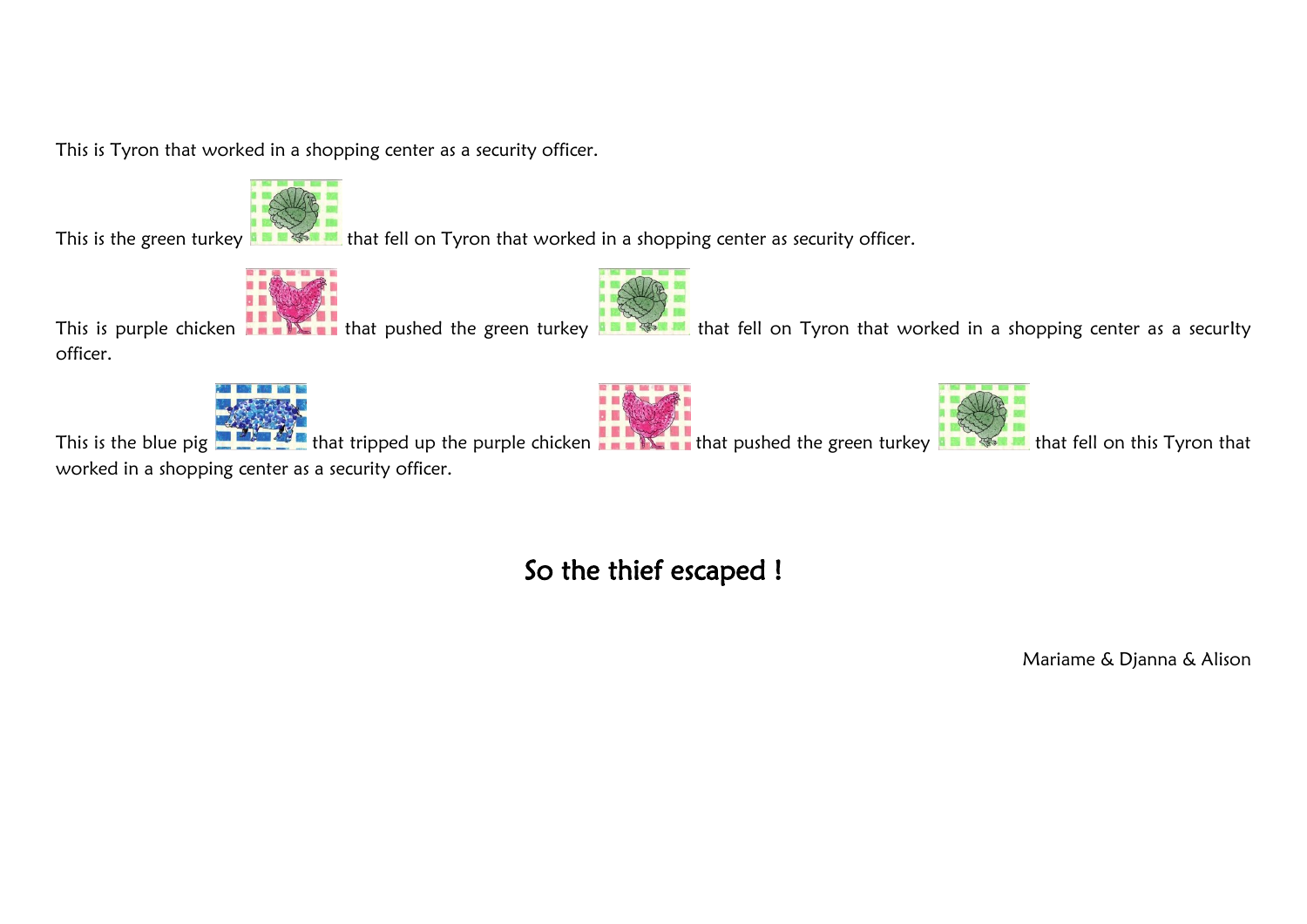

This is the brown cow  $\frac{1}{1}$   $\frac{1}{1}$   $\frac{1}{1}$  that ate the wheat in the plain.

This is the black cat that scratched the brown cow's ass  $\frac{1}{2}$ . That ate wheat in the plain.





This is the blue pig that rolled in the dirt and frightened the black cat that scratched the brown cow's ass that ate the wheat in the plain.

This is the yellow horse **that that kicked the blue pig that folled** in the dirt and frightened the black cat that scratched the



brown cow's ass  $\frac{1}{2}$   $\frac{1}{2}$  that ate the wheat in the plain.





This is the farmer that stroke the yellow horse with a rake that kicked the blue pig **that rolled in the dirt and frightened the** 



black cat that scratched the brown cow's ass  $\frac{1}{2}$   $\frac{1}{2}$  that ate the wheat in the plain.

All this ended in a big fight !

Léo, Ali, Oliver, Gando